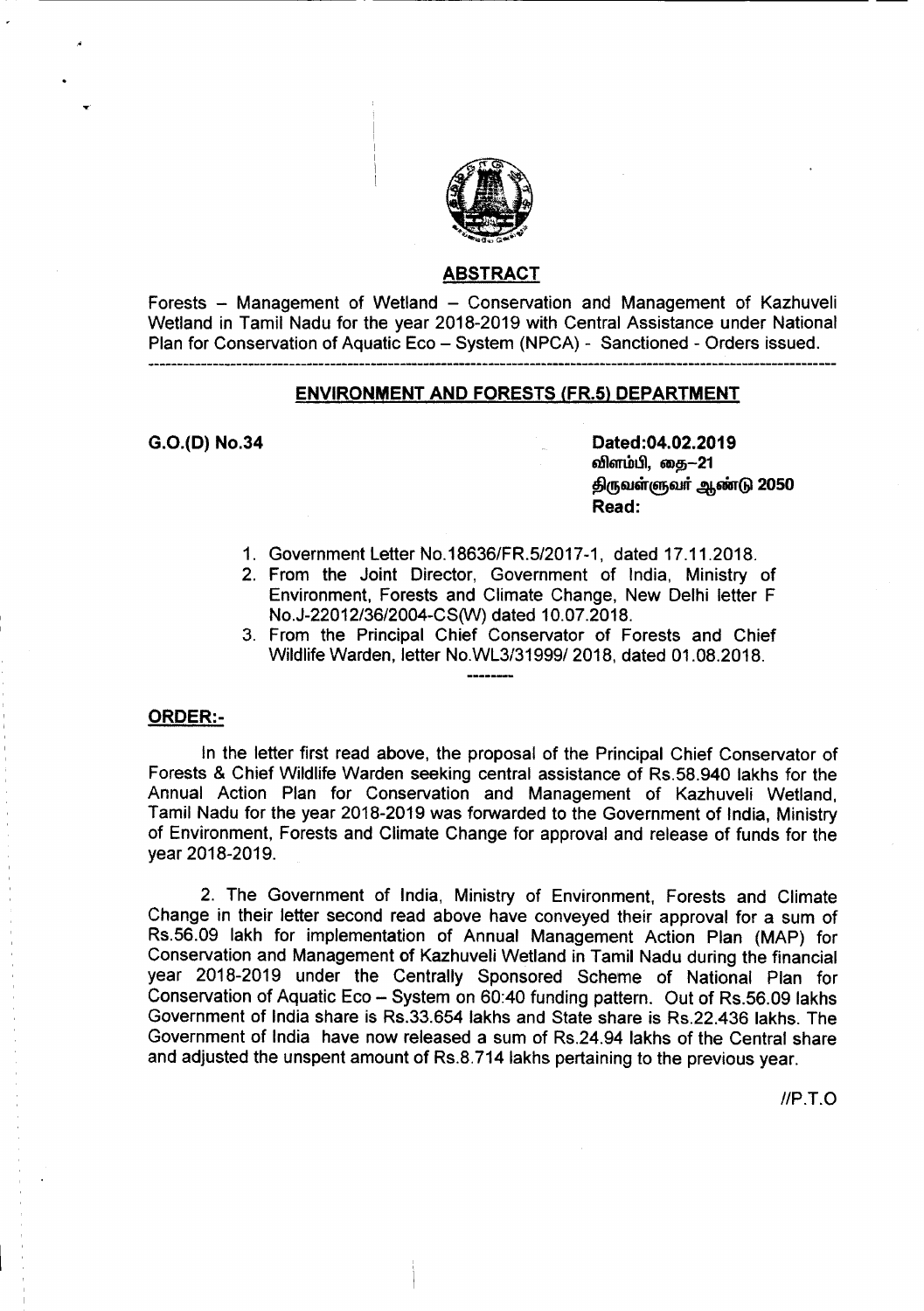3. In the letter 3<sup>rd</sup> read above, the Principal Chief Conservator of Forests and Chief Wildlife Warden has therefore requested the Government to sanction a sum of RS.5S.09 lakhs [Government of India share of Rs.33.S54 lakhs (60%) (Rs.24.94 lakhs + unspent amount of Rs.8.714 lakhs pertaining to the previous year) + State share of Rs.22.436 lakhs 40%] to implement the Management Action Plan (MAP) for Conservation and Management of Kazhuveli Wetland during 2018-2019.

4. The Government after careful consideration accord sanction and release a sum of RS.S6.09 lakhs (Rupees Fifty six lakhs and nine thousand only) for implementation of Annual Management Action Plan (MAP) for Conservation and Management of Kazhuveli Wetland in Tamil Nadu as detailed in the annexure to this order during the year 2018-2019 with the Central (Government of India) Assistance under National Plan for Conservation of Aquatic Eco - System.

5. The expenditure sanctioned in para 4 above shall be debited to the following head of account :-

> "440S Capital Outlay on Forestry and Wildlife-02 Environmental Forestry and Wildlife - 110 Wildlife Central Sector Scheme-TA Conservation and Management of Kazhuveli Wetland in Tamil Nadu - 16 Major Works (D P C 4406 02 110 TA1605)"

6. Necessary additional funds of Rs.S6.09 lakhs will be provided in Revised Estimate *I* Final Modified Appropriation 2018-2019. Pending provision of such funds, the Principal Chief Conservator of Forests and Chief Wildlife Warden is authorized to incur the expenditure. However, the above expenditure shall be brought to the notice of the Legislature by a Specific Inclusion in the Supplementary Estimates for the year 2018-2019. The Principal Chief Conservator of Forests is also directed to include this expenditure, while sending the budget proposals for RE/FMA 2018-2019 and also send draft explanatory notes for including in Supplementary Estimates for the year 2018-2019 to Finance (AHO&F *I* 8G.I) Department at an appropriate time without fail.

7. The Principal Chief Conservator of Forests and Chief Wildlife Warden shall ensure that the expenditure does not exceed the sanctioned amount and the Utilization Certificate shall be sent to Government of India in time. He is also to ensure that the terms and conditions laid down by the Government of India in their letter second read above should be followed strictly.

..2..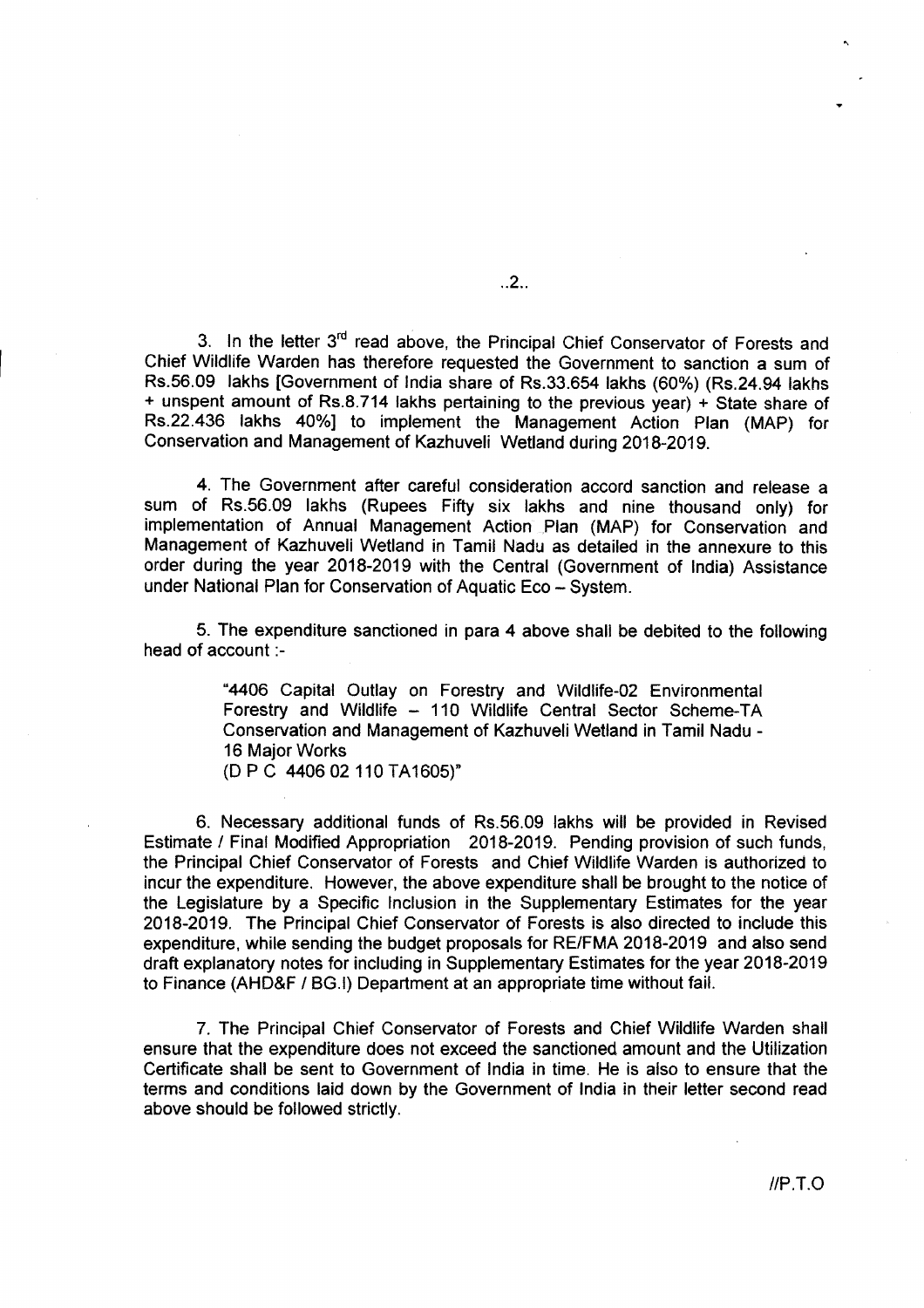8. This order issues with the concurrence of Finance Department vide its U.O.No.53447/Fin (AHD&F)/2018, dated 18.01.2019 and Additional Sanction Ledger Number. No. 2478 (Two thousand four hundred and seventy eight)

## (BY ORDER OF THE GOVERNOR)

## SHAMBHU KALLOLIKAR PRINCIPAL SECRETARY TO GOVERNMENT.

To

Chief Wildlife Warden, Chennai -15 The Secretary to Government of India, Ministry of Environment, Forests and Climate Change, Pt.Deendayal Antyodaya Bhawan (First Floor) CGO Complex, Lodhi Road, New Delhi-110 510.<br>Treasury Officer Concerned (Through PCCF & CWW, Chennai-15). The Pay and Accounts Officer (South) The Principal Accountant General, Chennai - 18. The Accountant General-I/II, 361, Anna Salai, Chennai-18 The Accountant General-I/II, 361, Anna Salai, Chennai-18(BN) The Resident Audit Officer, Office of the Principal Accountant General,(General and Social Sector Audit) Tamil Nadu Secretariat, Chennai - 9.

The Principal Chief Conservator of Forests, (HoD); Chennai-15.

The Principal Chief Conservator of Forests and

#### Copy to:

The Finance (AHD&F *I* BG-I) Department, Chennai-9

The Financial Adviser,

Office of the Principal Chief Conservator of Forests, Chennai-15.

File *No.18636/FR.5/2018,*

SF/SCs.

#### IFORWARDED BY ORDERI

~.;~~ Section Officer -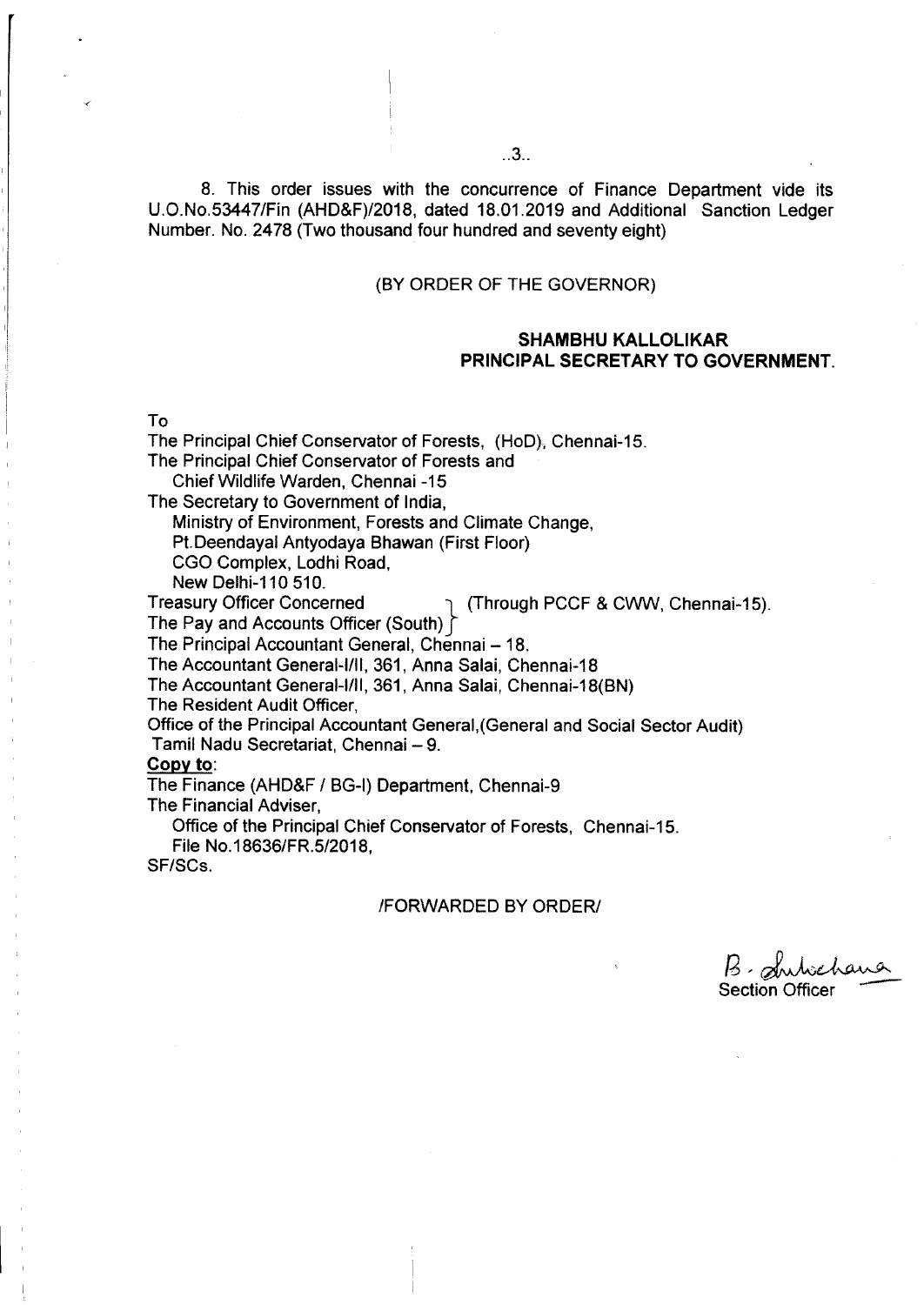# ANNEXURE

# G.O.CD) No.34. Environment and Forests (FR.5) Department. dated 04.02.2019

| SI.<br>No.  | <b>Activity / Item of works</b>                                                                                                                          | <b>Physical</b><br>Target        | Rate per<br>Unit         | <b>Amount</b><br><b>Sanctioned</b><br>(Rs. in lakhs) |
|-------------|----------------------------------------------------------------------------------------------------------------------------------------------------------|----------------------------------|--------------------------|------------------------------------------------------|
| A           | Survey and Demarcation of the notified area<br>of the wetland                                                                                            |                                  |                          |                                                      |
| (i)         | Engaging a surveyor for surveying the entire area                                                                                                        | 1 No for<br>6<br><b>Months</b>   | $0.275/$ No $/$<br>Month | 1.650                                                |
| (ii)        | Engaging survey assistant for surveying the<br>entire area and assist the surveyor                                                                       | 1 No for<br>6<br><b>Months</b>   | 0.22 / No /<br>Month     | 1.320                                                |
| (iii)       | Construction of Boundary pillars in the proposed<br>type design                                                                                          | 200 Nos.                         | 0.044 / No.              | 8.800                                                |
| B           | <b>Habitat Management</b>                                                                                                                                |                                  |                          |                                                      |
| (i)         | Removal of exotic / invasive weedsespecially<br>Prosopis spp.                                                                                            | $50$ Ha.                         | 0.055 / Ha.              | 2.750                                                |
| (ii)        | Creation of enriched artificial pond and formation<br>of bund from the excavated earth and creation of<br>raised island and planting of suitable species | 5 Nos.                           | 3.036/<br>Ha.            | 15.180                                               |
| (iii)       | Compartmental planting and<br>regeneration<br>Trenching and bunding method                                                                               | 5 Ha.                            | 1.393/<br>Ha.            | 6.965                                                |
| (iv)        | Formation of Cattle proof trenches and bunding<br>followed by Planting                                                                                   | 2 Km                             | 2.53 / Km                | 5.060                                                |
| $\mathbf C$ | <b>Awareness Creation Programme</b>                                                                                                                      |                                  |                          |                                                      |
| (i)         | Conducting<br>eco<br>awareness<br>programmes<br>to<br>school and college students                                                                        | 5 Nos.                           | 0.22/<br>No.             | 1.100                                                |
| (ii)        | Conducting orientation programs to frontline staff<br>and other department officials.                                                                    | 2 Nos.                           | 0.275/<br>No.            | 0.550                                                |
| (iii)       | Preparation of publicity materials to spread the<br>importance of the wetland                                                                            | <b>LS</b>                        |                          | 2.200                                                |
| (iv)        | Erection of display boards or sign board etc.                                                                                                            | 5 Nos.                           | 0.275/No.                | 1.375                                                |
| D           | <b>Research and Monitoring Works</b>                                                                                                                     |                                  |                          |                                                      |
| (i)         | Conducting round the year bird census using<br>scientific assistance                                                                                     | 12 <sub>2</sub><br><b>Months</b> | 0.22 / Month             | 2.640                                                |
| (ii)        | Erection of entrance<br>barriers<br>on roads<br>or<br>pathways leading to the wetland at any of its<br>corners with caution boards                       | 5 Nos.                           | 1.10/No.                 | 5.500                                                |